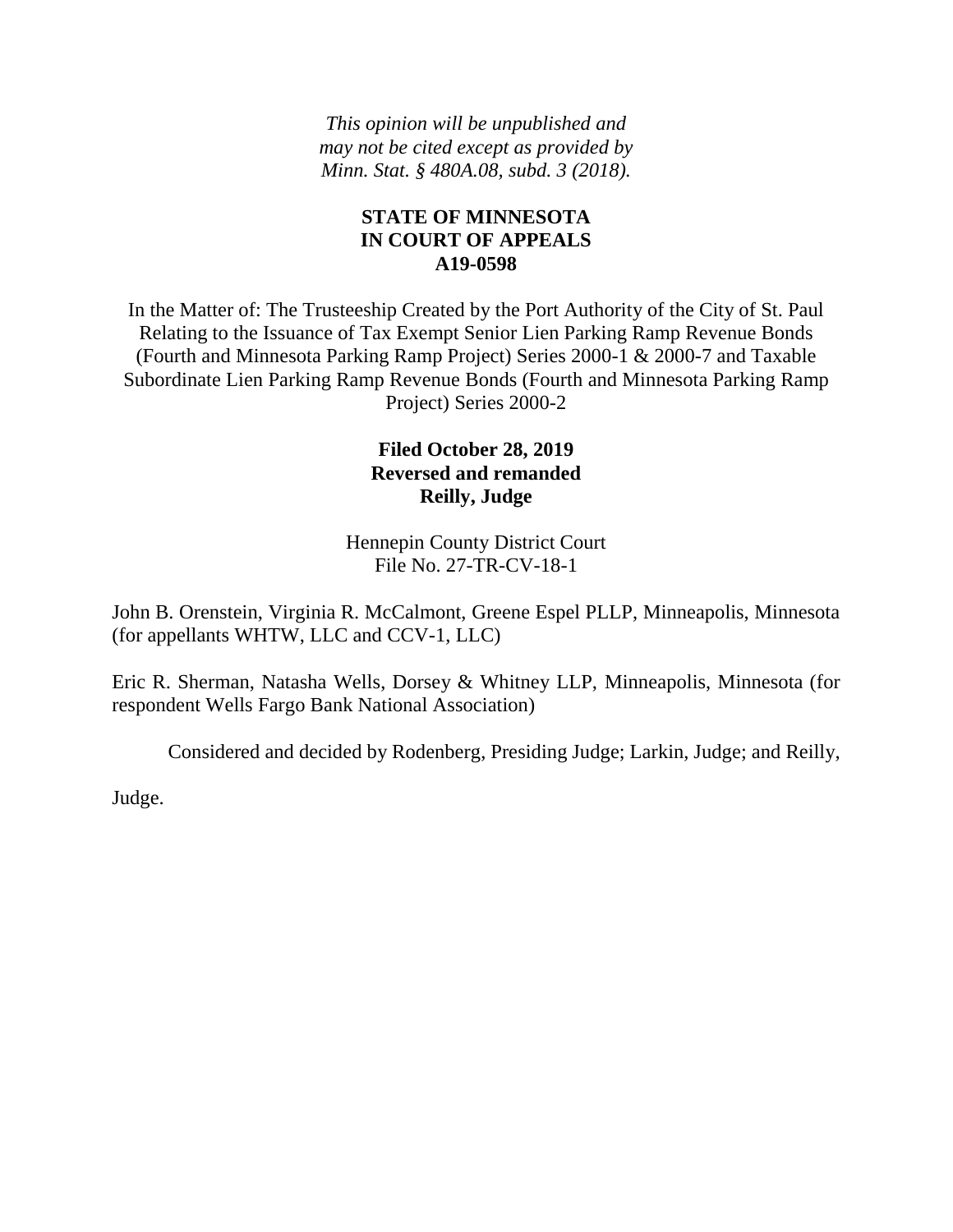#### **U N P U B L I S H E D O P I N I O N**

#### **REILLY**, Judge

In this trust instruction proceeding, appellants challenge the district court's grant of summary judgment in favor of the trustee and against appellants. Because the district court erred in converting the trustee's motion for judgment on the pleadings under rule 12.03 into a summary-judgment motion under rule 56 and in granting summary judgment in the trustee's favor, we reverse and remand.

#### **FACTS**

This appeal arises out of a trust instruction proceeding (TIP), governed by Minn. Stat. §§ 501C.0201-.0208 (2018), regarding the proposed disposition of a parking ramp located in St. Paul and owned by the Port Authority of the City of St. Paul (Port Authority).

Respondent Wells Fargo Bank, National Association, serves as Trustee for a Trust Indenture dated May 1, 2000, relating to the issuance of tax-exempt senior lien parking ramp revenue bonds and taxable subordinate lien parking ramp revenue bonds. Appellant CCV-1, LLC (CCV) holds taxable subordinated cash flow notes issued by the Port Authority in connection with the ramp. The subordinated cash flow notes include an acceleration provision or an assumption obligation in the event the ramp is sold to a third party. The Port Authority also entered into an Option to Purchase and First Refusal Agreement with appellant WHTW, LLC (WHTW), granting WHTW an option to purchase the ramp and a right of first refusal in the event that the Port Authority receives an offer to purchase the ramp that the Port Authority intends to accept or does accept.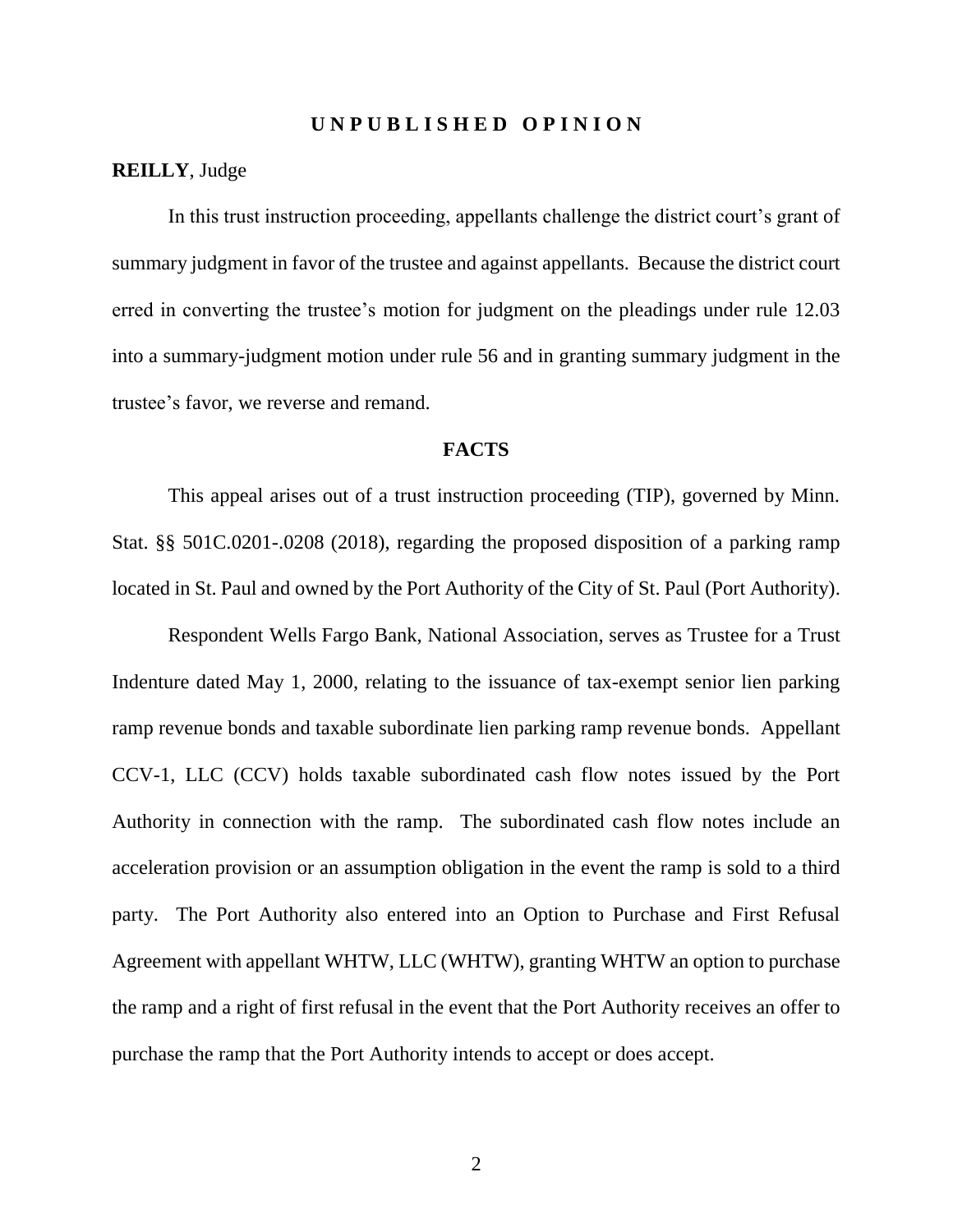Due to the parking ramp's lack of profitability, both the senior and subordinate bonds are in default. Rather than foreclose the mortgage and dispose of the facility in a sheriff's sale, the Trustee proposed transferring ownership of the ramp by structuring the transaction as a deed in lieu of foreclosure (deed in lieu) on the senior mortgage. In October 2017, Jet Park, LLC, submitted a bid and final offer for the Trustee's right to dispose of ownership of the ramp in lieu of foreclosure. To facilitate the transaction, the Trustee entered into two agreements: (1) the Deed in Lieu of Foreclosure Agreement authorizing the Trustee to proceed with the transaction in a TIP in lieu of initiating foreclosure proceedings and, at closing, assigning all of Port Authority's right, title, and interest in the Deed in Lieu Agreement to the Trustee; and (2) the Agreement for Assignment and Assumption of Deed in Lieu of Foreclosure Agreement (the Assignment Agreement), assigning the Trustee's rights under the mortgage and Deed in Lieu Agreement to Jet Park. The Assignment Agreement is subject to a number of contingencies, including the entry of an order of judgment in a TIP. Under this structure, the holders of the subordinated bonds would receive nothing.

The Trustee filed a petition for preliminary approval to proceed with the disposition of the parking ramp. CCV and WHTW filed a notice of objection to the petition, asserting that the Deed in Lieu of Foreclosure Agreement and the Assignment Agreement constituted a "sale" of the ramp and triggered certain rights and obligations under the parties' respective agreements with the Port Authority. The Trustee moved for judgment on the pleadings under Minn. R. Civ. P. 12.03, which CCV and WHTW opposed. The district court, acting *sua sponte*, converted the Trustee's motion for judgment on the pleadings into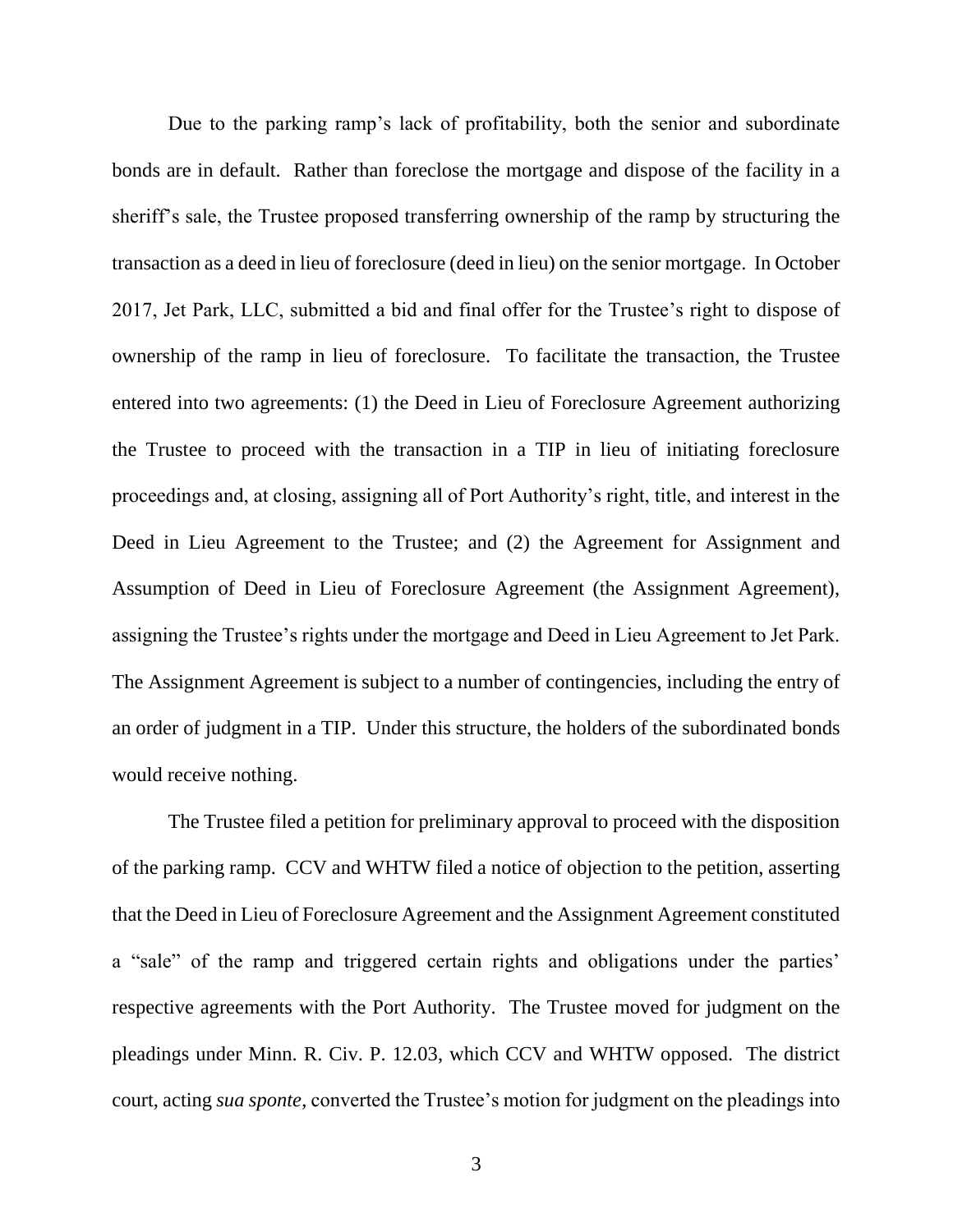a motion for summary judgment under Minn. R. Civ. P. 56.01, and granted summary judgment in the Trustee's favor and against CCV and WHTW. This appeal follows.

#### **D E C I S I O N**

#### **I. The District Court Erred by Converting the Trustee's Motion.**

CCV and WHTW argue that the district court erred by converting the Trustee's motion for judgment on the pleadings under Minnesota Rule of Civil Procedure 12.03 into a motion for summary judgment under rule 56.01. We interpret the rules of civil procedure de novo. *Walsh v. U.S. Bank, N.A*., 851 N.W.2d 598, 601 (Minn. 2014) ("When interpreting a rule, we look first to the plain language of the rule and its purpose.").

If, on a motion for judgment on the pleadings,

matters outside the pleadings are presented to and not excluded by the court, the motion shall be treated as one for summary judgment and disposed of as provided for in Rule 56, and all parties shall be given reasonable opportunity to present all material made pertinent to such a motion by Rule 56.

Minn. R. Civ. P. 12.03. However, "a court may consider documents referenced in a complaint without converting the motion to dismiss to one for summary judgment." *N. States Power Co. v. Minn. Metro. Council*, 684 N.W.2d 485, 490-91 (Minn. 2004) (citing *Martens v. Minn. Mining & Mfg. Co*., 616 N.W.2d 732, 739 n.7 (Minn. 2000)).

The district court, acting *sua sponte*, converted the Trustee's motion to dismiss into one for summary judgment on the ground that "all documents presented by the parties, namely, the terms of the taxable subordinated cash flow note, are not incorporated in the pleading." Appellants asserted, and respondent agrees, that the district court erred when it *sua sponte* converted the motion to dismiss into a motion for summary judgment.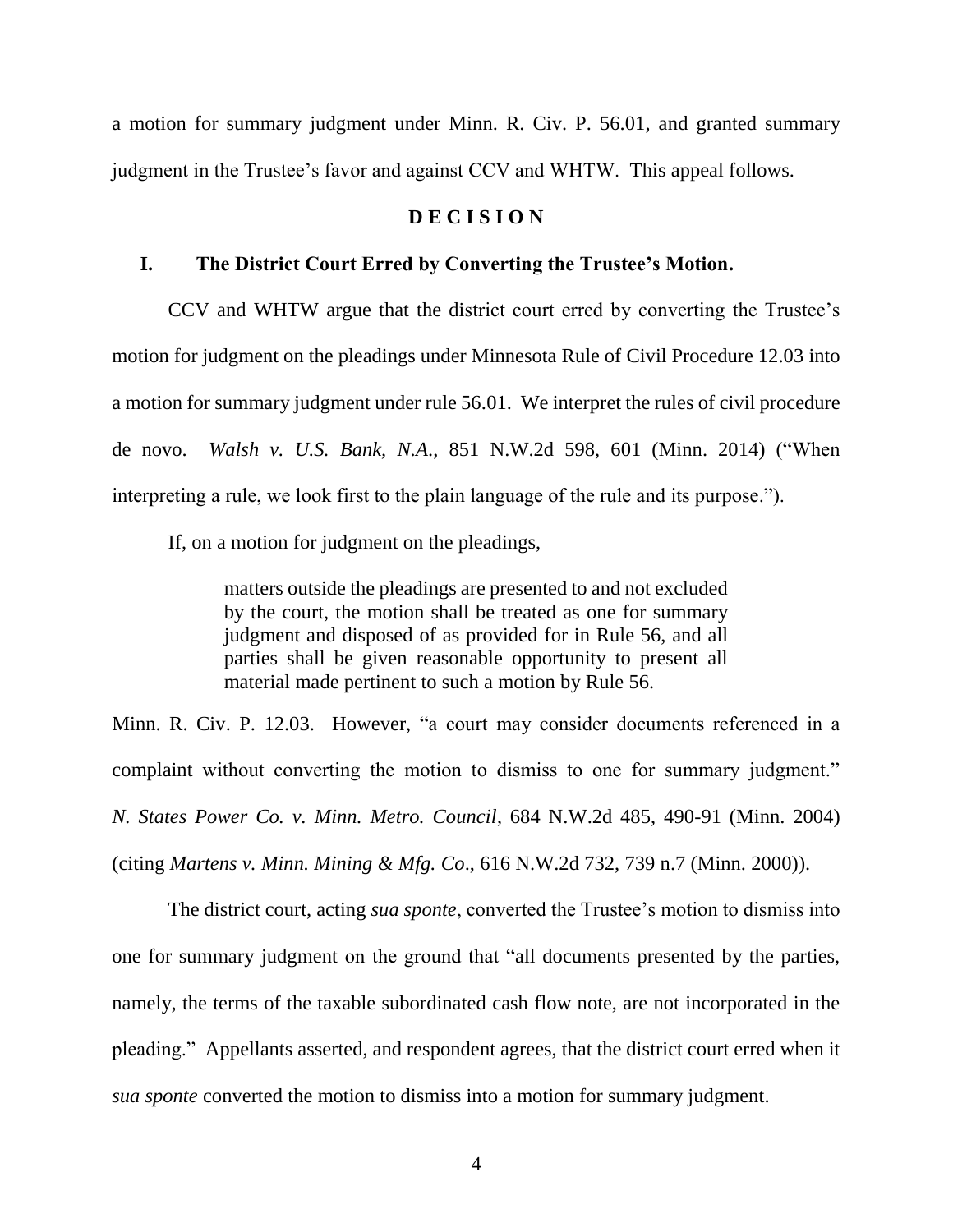It is uncontested that the notes were referenced in the petition, and the district court's consideration of materials referenced and relied on in the pleadings does not convert the Trustee's dismissal motion to one for summary judgment. *See id*.; *see also In re Hennepin Cnty. 1986 Recycling Bond Litig*., 540 N.W.2d 494, 497 (Minn. 1995) (noting that in cases involving written agreements referenced but not attached to pleadings, the written agreement is treated like an attachment if "the complaint refers to the contract and the contract is central to the claims alleged"). The district court erred when it converted the motion to dismiss to a motion for summary judgment.

#### **II. The District Court Erred by Granting the Trustee's Dismissal Motion.**

CCV and WHTW assert that the district court erred when it granted judgment in favor of the Trustee. The Trustee counters that even if we analyze the district court's judgment under the proper rule 12 analysis, we should affirm the district court's grant of judgment in its favor. On review of a rule 12.03 motion for judgment on the pleadings, we accept the facts alleged in the pleadings as true and construe those allegations in the light most favorable to the nonmoving party. *Hoffman v. N. States Power Co*., 764 N.W.2d 34, 45 (Minn. 2009). We review the judgment "de novo and determine only whether the [pleading] sets forth a legally sufficient claim for relief." *Williams v. Bd. of Regents of Univ. of Minnesota*, 763 N.W.2d 646, 651 (Minn. App. 2009) (quotation and citation omitted).

We determine that the Trustee's motion for judgment on the pleadings should have been denied based on the record before the district court because (1) whether any part of the transaction constitutes a "sale" under CCV's taxable subordinated cash flow notes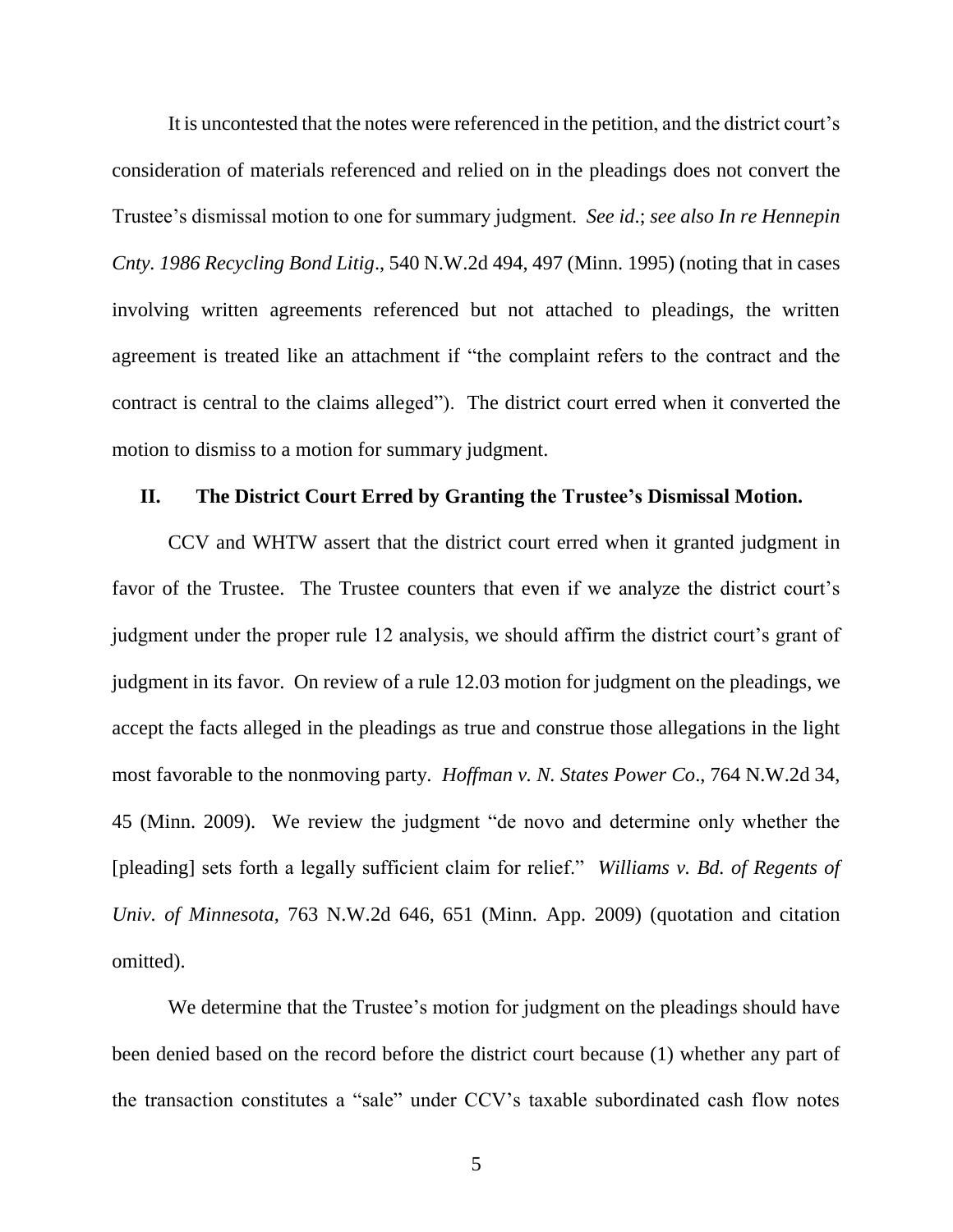cannot be decided on the pleadings or documents referenced in the pleadings, and (2) whether WHTW's option and first refusal rights have been triggered cannot be decided on the pleadings or documents referenced in the pleadings.

#### **a. CCV's Taxable Subordinated Cash Flow Notes**

In 2000, the Port Authority issued taxable subordinated cash flow notes to CCV-1 in connection with the ramp. The notes included an acceleration provision or, alternatively, an assumption obligation "[i]n the event that the [Port] Authority sells the Ramp." The Trustee argues that it was entitled to judgment on the pleadings because CCV does not have any rights under the notes if the Trustee disposes of the property in a sheriff's sale or through another default remedy. The district court agreed with the Trustee and determined that the transaction proposed by the Trustee with Jet Park "is not a sale of the [ramp] by the Port Authority," and the acceleration clause of CCV's notes "is not implicated." The district court also rejected CCV's argument that the court should consider the transaction as a whole to determine whether a "sale" occurred.

On appeal, CCV contends that the Deed in Lieu of Foreclosure Agreement and the Assignment Agreement, construed together, could have contemplated a sale of the ramp from the Port Authority to Jet Park. Further, CCV argues that the term "sale" in the notes is ambiguous. Contract language is ambiguous if it is susceptible to two or more reasonable interpretations. *Dykes v. Sukup Mfg. Co*., 781 N.W.2d 578, 582 (Minn. 2010). We review de novo the question of whether contract language is plain or ambiguous. *Glacial Plains Coop. v. Chippewa Valley Ethanol Co*., 912 N.W.2d 233, 236 (Minn. 2018). If a contractual provision is ambiguous, determining its meaning is a factual question. *City of*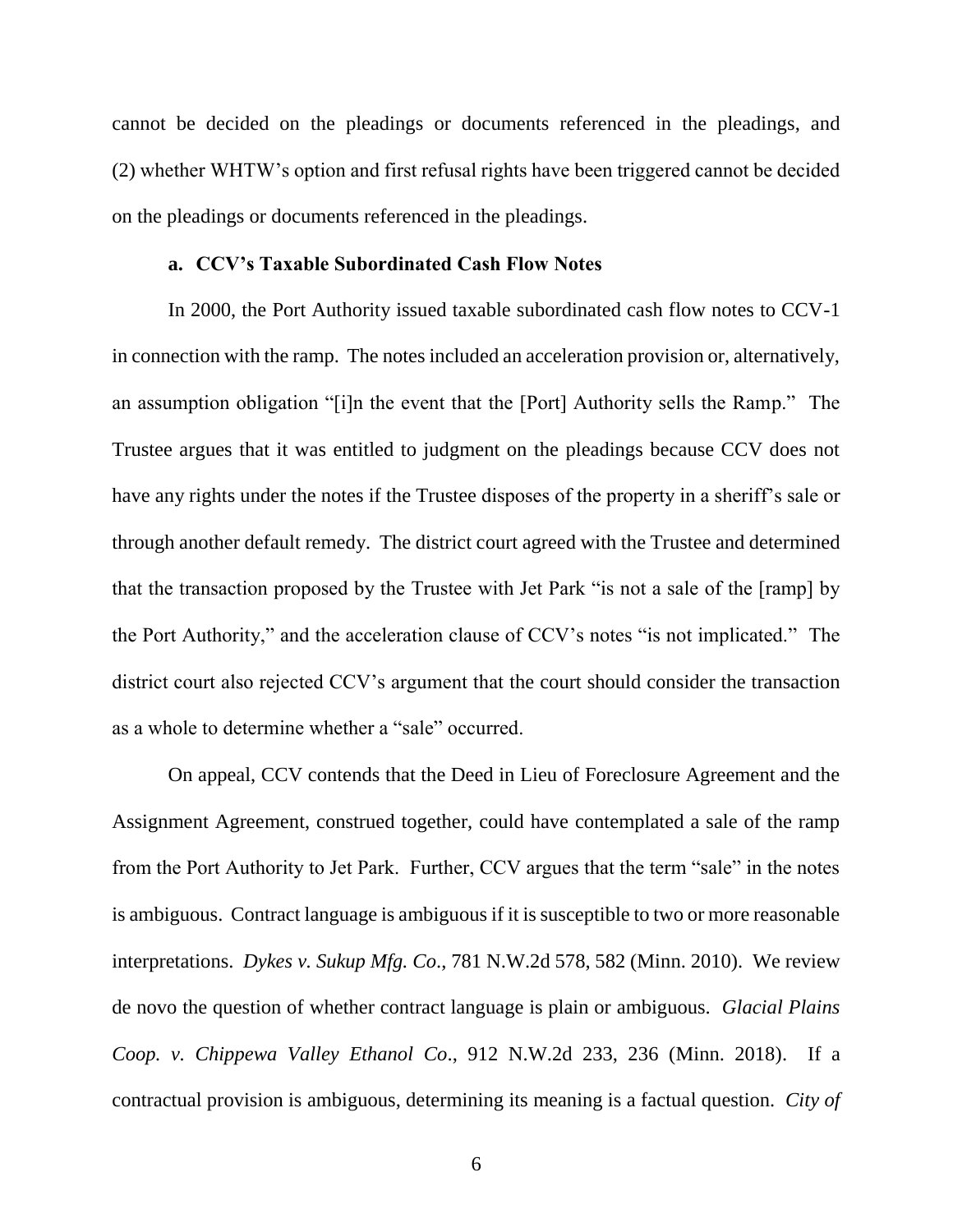*Virginia v. Northland Office Props. Ltd*., 465 N.W.2d 424, 427 (Minn. App. 1991), *review denied* (Minn. Apr. 18, 1991).

CCV argues that the terms of the note are susceptible to more than one reasonable interpretation, including: (1) the transaction with Jet Park does not constitute a sale because the Port Authority is not selling the ramp; (2) the two-step structure of the transfer to Jet Park through the Deed in Lieu of Foreclosure Agreement and the Assignment Agreement is, in reality, a sale of the ramp from the Port Authority to Jet Park designed to frustrate CCV's and WHTW's contractual rights; or (3) the Deed in Lieu of Foreclosure Agreement and the Assignment Agreement transaction is a sale within the larger context of the note as a whole. On this record, we agree that each of these proposed interpretations is reasonable, and the parties are entitled to conduct discovery to resolve the factual dispute of whether the contemplated transaction with Jet Park constitutes a "sale" for purposes of the relevant documents. *See Bakken v. Helgeson*, 785 N.W.2d 791, 795 (Minn. App. 2010) (holding that whether a transaction constitutes a "sale" for purpose of triggering a duty to pay in a dissolution judgment is a question of fact) (citing *Redmond v. Redmond*, 594 N.W.2d 272, 276 (Minn. App. 1999)); *see also Ministers Life Cas. Union v. Franklin Park Towers Corp*., 239 N.W.2d 207, 210 (Minn. 1976) (instructing courts to consider parties' intention at time of transaction to determine real nature of an otherwise ambiguous term in a contract regarding a property conveyance).

Because the term "sale" in CCV's note with the Port Authority is susceptible to more than one reasonable interpretation, there are factual issues outstanding. Therefore,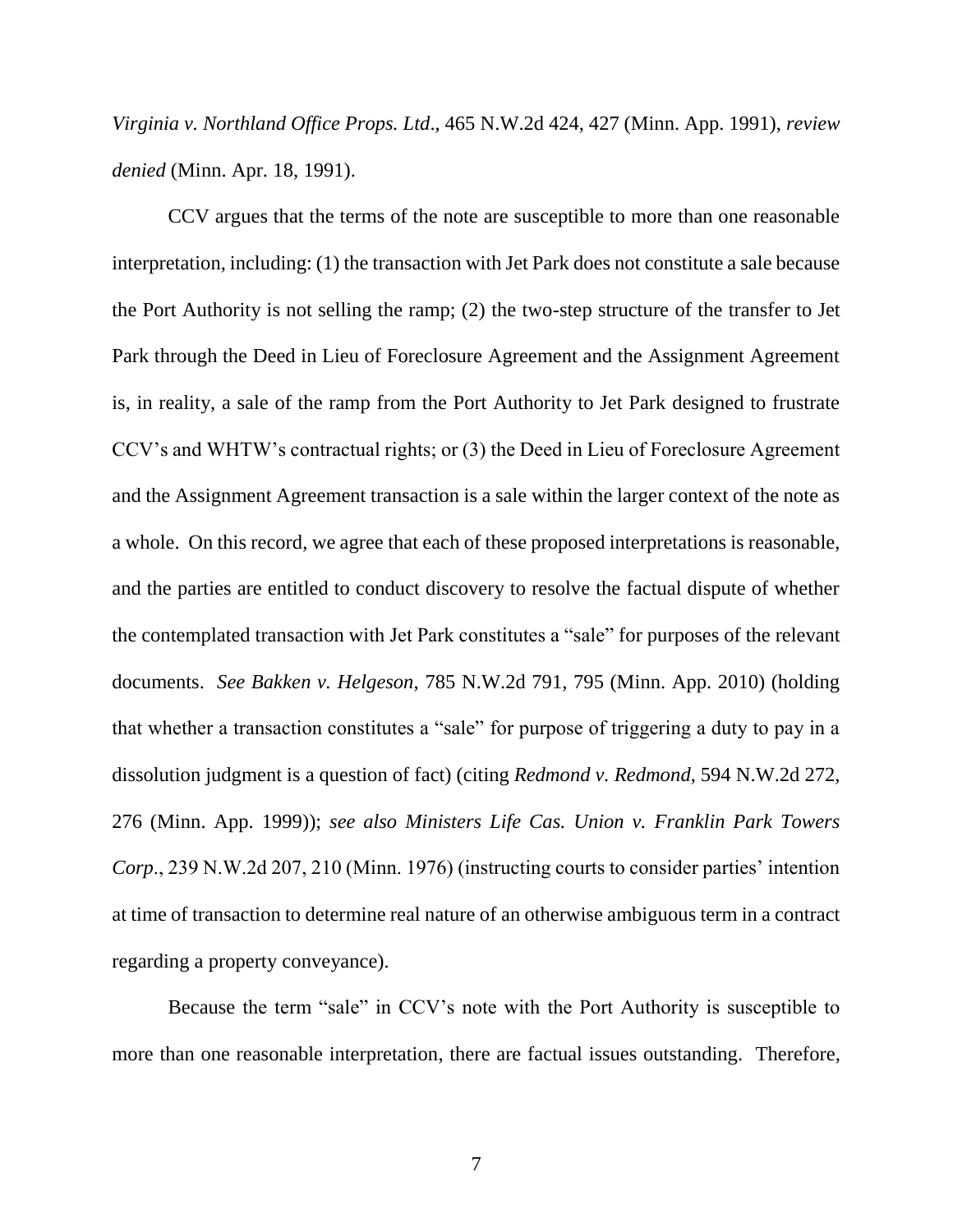we determine that the district court erred by entering judgment as a matter of law in the Trustee's favor.

## **b. WHTW's Option to Purchase and First Refusal Agreement**

The Port Authority entered into an Option to Purchase and First Refusal Agreement with WHTW in 2000, in which it agreed to grant WHTW the option to purchase the ramp and a right of first refusal under certain conditions. WHTW's rights are triggered by an unrelated third party's offer to purchase the ramp, "which the Port Authority intends to accept or does accept, and which purchase, if consummated, would result in the [ramp] being subject to real estate taxes."

In 2017, Jet Park offered to purchase the Trustee's right to accept the ramp in lieu of foreclosure. The district court reasoned that this transaction did not trigger WHTW's rights under its agreement with the Port Authority because WHTW's rights "are entirely subordinate to those of the Trustee," and the Trustee had "the plain right to accept the deed to the [ramp] in lieu of foreclosing the mortgage and disposing of the [ramp] via a sheriff's sale." The court determined that any interests WHTW had "is subordinated to that of Trustee and terminated upon the Trustee's acceptance of a deed in lieu of foreclosure." The district court rejected WHTW's argument that the court should consider the underlying nature of the proposed sale by the Trustee to Jet Park, and whether the Port Authority is actually the true seller of the ramp. The court reasoned that it could not "look outside the four corners" of the parties' agreement to determine whether the underlying nature of the proposed disposition of the parking ramp was a "sale" from the Port Authority to Jet Park.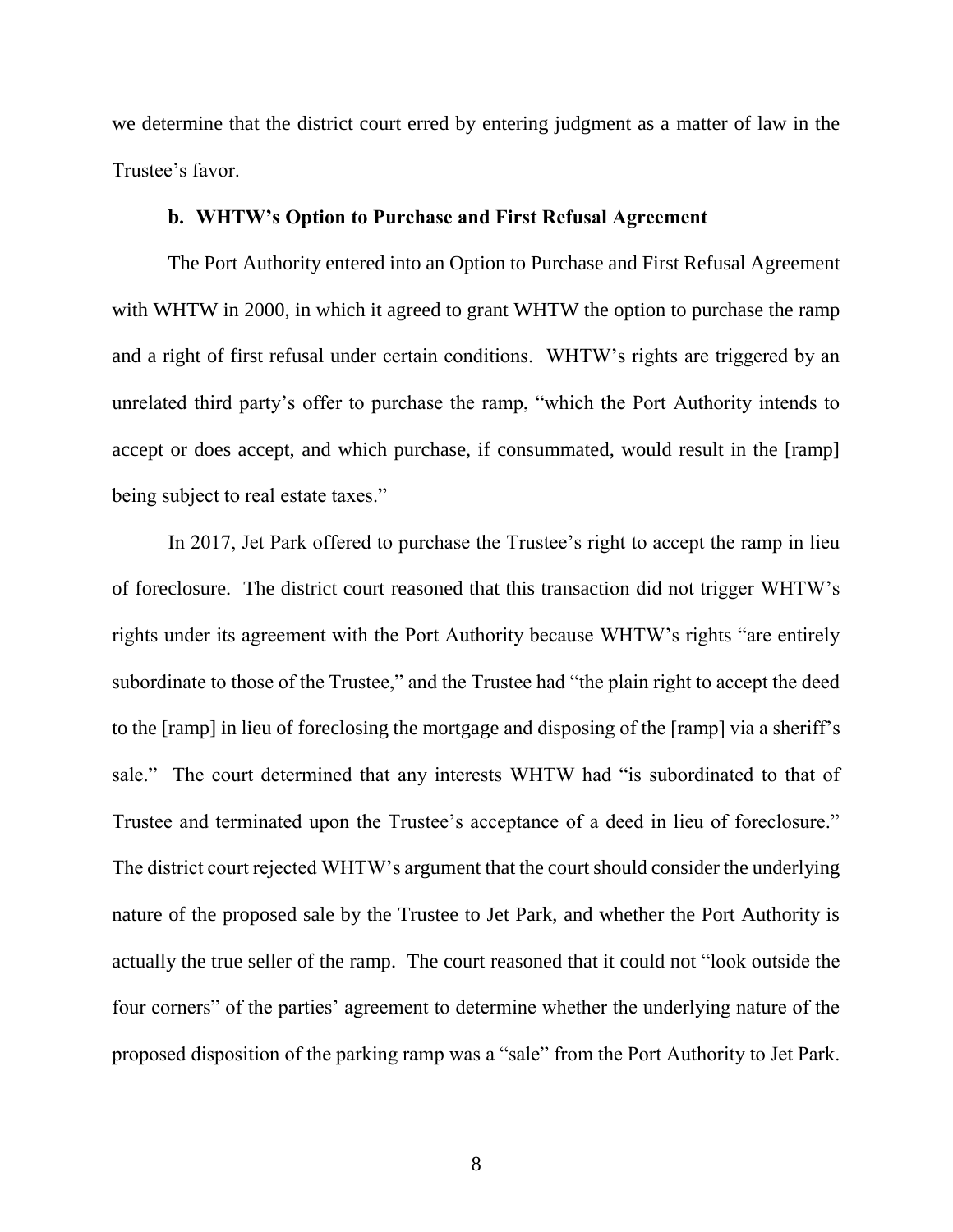The district court's decision was erroneous. Based on the representations in the petition, a reasonable inference could be drawn from the record that the Port Authority rather than the Trustee—listed the ramp for sale, marketed the facility, and solicited offers for the ramp on behalf of both the Port Authority and the Trustee. It is notable that the Trustee failed to include Jet Park's offer as an exhibit to the TIP petition. Without Jet Park's offer in evidence, the record is incomplete and discovery is necessary to develop the facts concerning how Jet Park's offer to purchase the ramp was solicited, submitted, and accepted.

While the facts may turn out differently after full discovery and associated proceedings, the facts alleged in the petition could support a determination that the Port Authority received a bona fide offer from an unrelated third party to purchase the property which the Port Authority either accepted or intended to accept, thus triggering WHTW's rights under the Option and First Refusal Agreement. At the oral argument before this court, the attorney for WHTW and CCV candidly admitted that, after completion of further discovery, his clients may not have a colorable claim, and we appreciate counsel's candor on this point. But at this stage in the proceedings, we must draw all inferences and assumptions in favor of WHTW, the nonmoving party. *See Hoffman*, 764 N.W.2d at 45. We recognize that "[a] motion for judgment on the pleadings is not a favored way of testing the sufficiency of a pleading, and will not be sustained if by a liberal construction the pleading can be held sufficient." *Ryan v. Lodermeier*, 387 N.W.2d 652, 653 (Minn. App. 1986); *see also Hoffman*, 764 N.W.2d at 45 (noting that pleadings must be "liberally construe[d]" in reviewing a judgment on the pleadings). "Moreover, the pleadings must